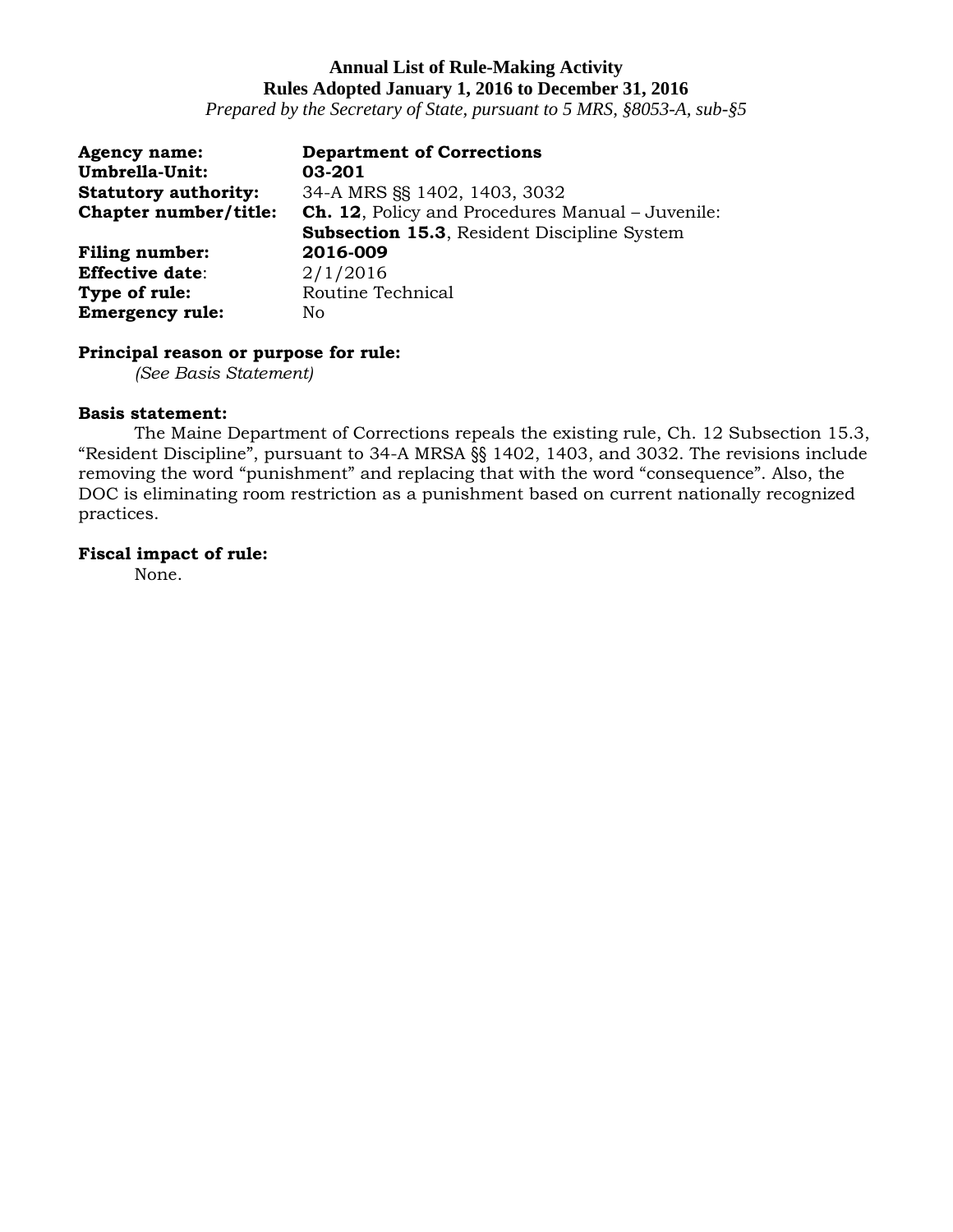*Prepared by the Secretary of State, pursuant to 5 MRS, §8053-A, sub-§5*

| <b>Agency name:</b>         | <b>Department of Corrections</b>                     |
|-----------------------------|------------------------------------------------------|
| Umbrella-Unit:              | 03-201                                               |
| <b>Statutory authority:</b> | 34-A MRS §3035                                       |
| Chapter number/title:       | <b>Ch. 10, Policy and Procedures Manual - Adult:</b> |
|                             | <b>Subsection 27.3, Community Transition Program</b> |
| <b>Filing number:</b>       | 2016-016                                             |
| <b>Effective date:</b>      | 2/3/2016                                             |
| Type of rule:               | Routine Technical                                    |
| <b>Emergency rule:</b>      | No.                                                  |

### **Principal reason or purpose for rule:**

The Department of Corrections adopted by an emergency rule on November 12, 2015 a revision to C. 10 Subsection 27.3, "Community Transition Program", pursuant to 34-A MRS §3035 that allowed the Commissioner to permit prisoners to participate in a special work release project for a specified period of time. This emergency rule assists employers in the State of Maine, especially seasonal employers who are having difficulties in finding employees, to have an additional pool of potential employees, while at the same time providing additional and more extensive work opportunities for prisoners to assist with community reintegration. These revisions ensure a viable work force for Maine employers who otherwise might be unable to sustain their businesses.

Also, an emergency rule on the Community Transition Program was adopted on October 21, 2015 extending the eligibility for community transition programs from one year to two years prior to a prisoner's current release date and changing the requirement of requiring a prisoner to serve 120 days in a Department facility to 30 days. This filing adopts through the regular rule making process the provisions of the  $10/21/15$  and the  $11/12/15$  emergency rules along with other revisions.

#### **Basis statement:**

The revised rule would make changes that include: aligning the application, approval and review process for the Community Transition Program (work release, education release or public service release) with the Ch. 10 Subsection 27.4, "Furlough Pass/Furlough Leave Program", that was recently adopted on November 9, 2015; changing the 30 day requirement in the emergency rule to refer to time served in the facility from which the prisoner is allowed to participate in the program; adopting the two year eligibility requirement; requiring sex offenders to complete sex offender treatment to be considered for the program; prohibiting domestic violence offenders and sex offenders with minor victims from participating in the program if contact with his or her victim is likely, unless granted a waiver by the Commissioner; provisions for monitoring participation; and including an appeal process.

### **Fiscal impact of rule:**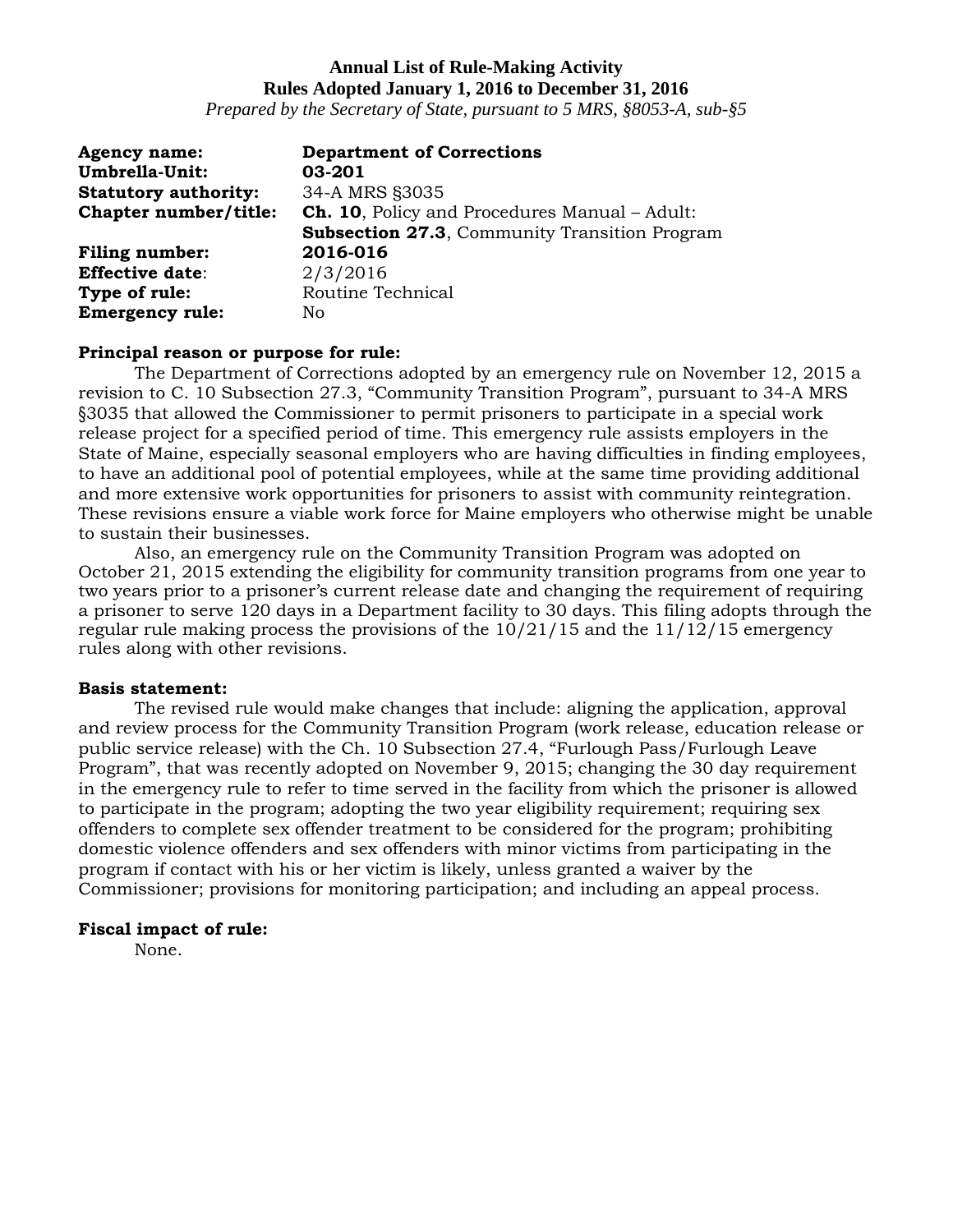*Prepared by the Secretary of State, pursuant to 5 MRS, §8053-A, sub-§5*

| <b>Agency name:</b>         | <b>Department of Corrections</b>                     |
|-----------------------------|------------------------------------------------------|
| Umbrella-Unit:              | 03-201                                               |
| <b>Statutory authority:</b> | 34-A MRS SS 1402, 1403, 3032                         |
| Chapter number/title:       | <b>Ch. 10.</b> Policy and Procedures Manual - Adult: |
|                             | <b>Subsection 20.1, Prisoner Discipline</b>          |
| <b>Filing number:</b>       | 2016-026                                             |
| <b>Effective date:</b>      | 2/29/2016                                            |
| Type of rule:               | Routine Technical                                    |
| <b>Emergency rule:</b>      | No                                                   |

#### **Principal reason or purpose for rule:**

*(See Basis Statement)*

#### **Basis statement:**

The Maine Department of Corrections has adopted a new rule to repeal and replace the existing rule governing Prisoner Discipline pursuant to 34-A MRS §3032. The adopted rule seeks to clarify the discipline process; eliminate some violations; add clarifying language to existing violations; add new violations; incorporate an option for the suspension of dispositions based on a contract for positive behavior; allow other supervisory security staff to be involved in the disciplinary process for efficiency of operations; address emerging issues such as social networking; and other, minor changes.

It is anticipated that disciplinary hearing process will flow more efficiently because of the changes in the new rule that adds other supervisory security staff that can be involved in the disciplinary process; stipulates an earlier timeframe for the prisoner to notify staff of witnesses that he or she would like to call; states that only arguments raised during the hearing can be appealed are some of the major revisions. It is also anticipated that the clarifications to some of the violations will assist staff and prisoners in better understanding prohibited behavior. Some violations were eliminated and some were added to address changing issues in the Department.

### **Fiscal impact of rule:**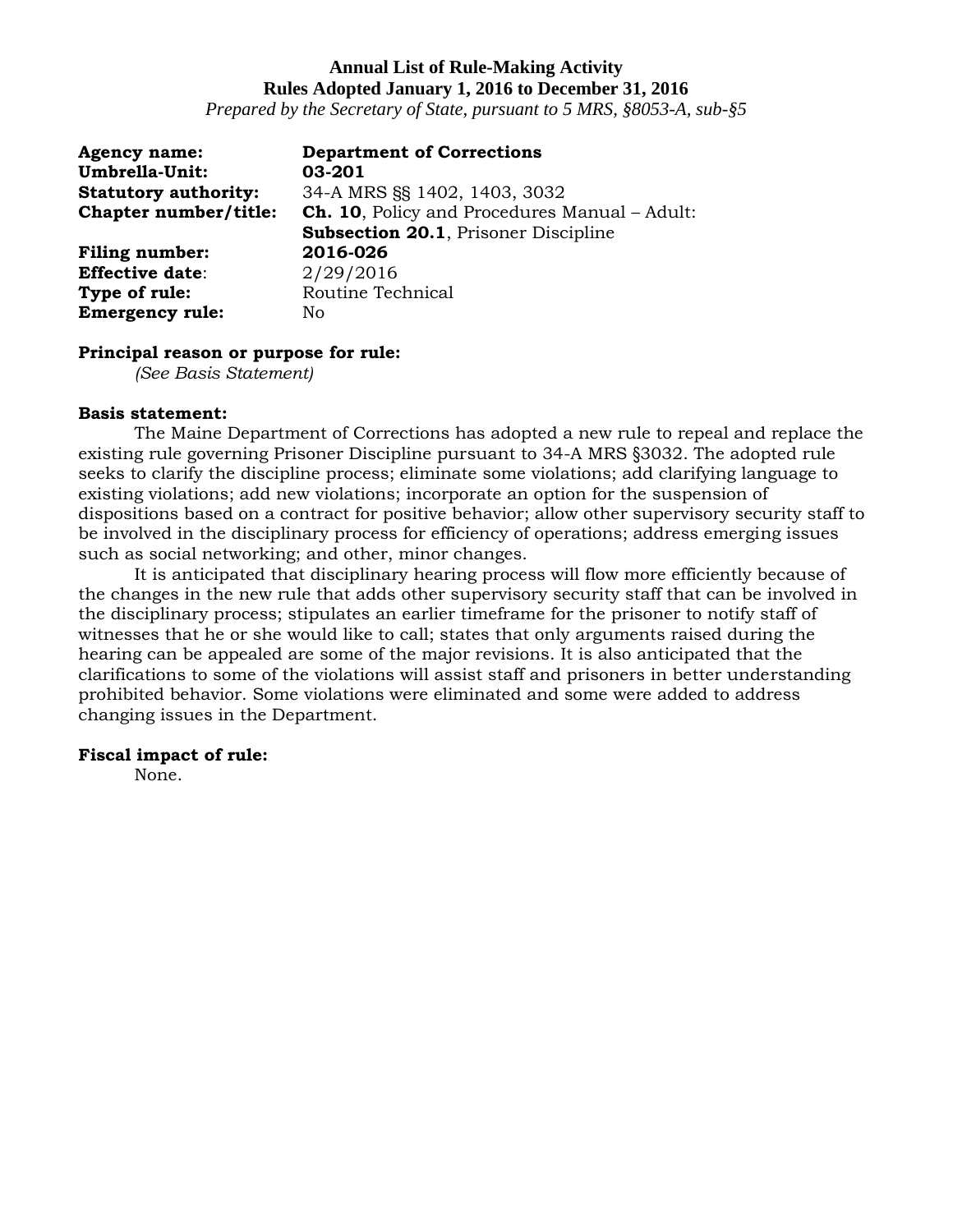*Prepared by the Secretary of State, pursuant to 5 MRS, §8053-A, sub-§5*

| <b>Agency name:</b>         | <b>Department of Corrections</b>                                |
|-----------------------------|-----------------------------------------------------------------|
| Umbrella-Unit:              | 03-201                                                          |
| <b>Statutory authority:</b> | 34-A MRS §3039                                                  |
| Chapter number/title:       | <b>Ch. 10, Policy and Procedure Manual – Adult; and Ch. 12,</b> |
|                             | Policy and Procedure Manual - Juvenile: Subsection 2.12         |
|                             | (from both Chapters), Prisoner and Resident Accounts, are       |
|                             | being combined, amended and relocated to $\text{Ch. 11}$ (New), |
|                             | Policy and Procedure Manual – Adult and Juvenile                |
| <b>Filing number:</b>       | 2016-169                                                        |
| <b>Effective date:</b>      | 10/12/2016                                                      |
| Type of rule:               | Routine Technical                                               |
| <b>Emergency rule:</b>      | No                                                              |

#### **Principal reason or purpose for rule:**

The Maine Department of Corrections is repealing the existing rule, Ch. 10 and 12 Subsection 2.12, "Prisoner and Resident Accounts", and replacing them with new Ch. 11 Subsection 2.12, "Prisoner and Resident Accounts". The reason this rule is being replaced is to align the rule with federal statutes requiring a person to open a bank account in person and not allowing funds from Veterans Administration benefit checks to be used toward nonelective withdrawals. Other changes include stipulating the amount of time check(s) must be held prior to posting the check(s) to a prisoner's or resident's account; clarifying the disposition of a prisoner's or resident's account when he or she is released, transferred or dies; incorporating Department Policy 25.4, "Prisoner Savings Plan" into Policy 2.12, "Prisoner and Resident Accounts", and other updates to reflect generally accepted accounting principles.

#### **Basis statement:**

Revisions make this rule consistent with federal statutes that do not allow a person to open a bank account for another person and limit what Veterans Administration benefit checks may be used for as obligations. Other changes include stipulating the amount of time check(s) must be held prior to posting the check(s) to a prisoner's or resident's account; clarifying the disposition of a prisoner's or resident's account when he or she is released, transferred or dies; incorporating Department Policy 25.4, "Prisoner Savings Plan" into Policy 2.12, "Prisoner and Resident Accounts", and other updates to reflect generally accepted accounting principles.

### **Fiscal impact of rule:**